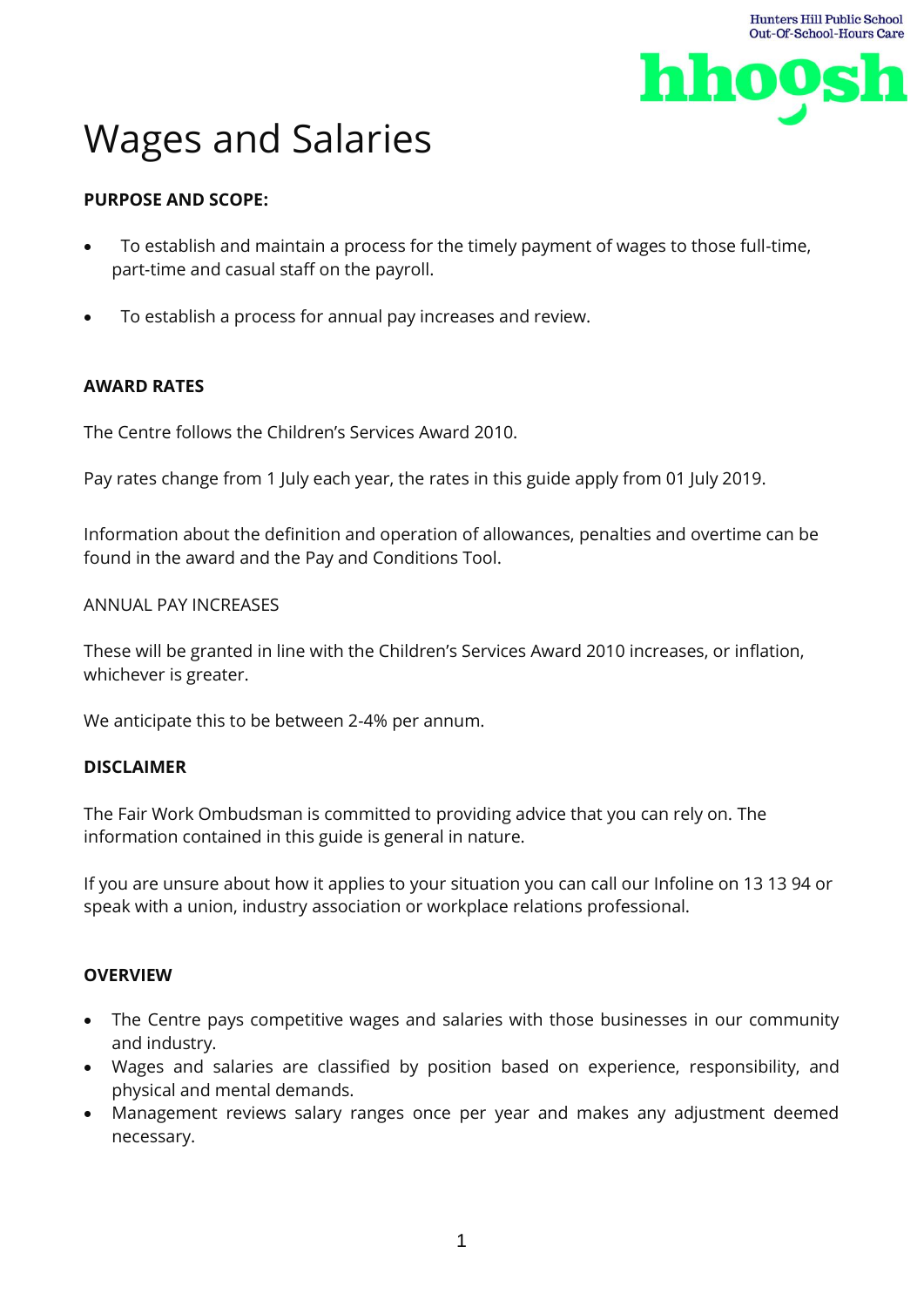

#### **CASUAL AWARD SCALE**

| <b>Classification</b>                                   | Hourly pay rate |
|---------------------------------------------------------|-----------------|
| Support worker level 1.1 on commencement                | \$24.93         |
| Support worker level 2.1 on commencement                | \$25.88         |
| Support worker level 2.2 after 1 year                   | \$26.78         |
| Support worker level 3.1 on commencement                | \$28.38         |
| Children's services employee level 1.1 on commencement  | \$24.93         |
| Children's services employee level 2.1 on commencement  | \$25.88         |
| Children's services employee level 2.2 after 1 year     | \$26.78         |
| Children's services employee level 3A.1 on commencement | \$27.94         |
| Children's services employee level 3A.2 after 1 year    | \$28.38         |
| Children's services employee level 3.1 on commencement  | \$28.38         |
| Children's services employee level 3.2 after 1 year     | \$29.35         |
| Children's services employee level 3.3 after 2 years    | \$30.28         |

#### **NORMAL HOURS OF WORK**

- As a casual staff member there is no standard number of hours per week or fortnight.
- Casual staff will be rostered by the Centre Coordinator to meet the requirements of the Centre. Such shifts will fall within agreed shift availability times.

## **SALARY**

- The hourly rate for this position is \$24.93 per hour as per the Children's Services Award 2010 - Casual Rate of Pay for Child Care Worker, Level 1.1.
- Staff will be paid weekly by way of direct credit into a nominated bank account.

| ASSISTANTE COOLANIQTOL AMAI A SCAIC.                  |                        |                 |  |  |
|-------------------------------------------------------|------------------------|-----------------|--|--|
| <b>Classification</b>                                 | <b>Weekly Pay Rate</b> | Hourly pay rate |  |  |
| Children's services employee level 5A.1 on            | \$1,062.40             | \$27.96         |  |  |
| commencement                                          |                        |                 |  |  |
| Children's services employee level 5A.2 after 1 year  | \$1,077.80             | \$28.36         |  |  |
| Children's services employee level 5A.3 after 2 years | \$1,093.10             | \$28.77         |  |  |
| Children's services employee level 5.1 on             | \$1,062.40             | \$27.96         |  |  |
| commencement                                          |                        |                 |  |  |
| Children's services employee level 5.2 after 1 year   | \$1,077.80             | \$28.36         |  |  |
| Children's services employee level 5.3 after 2 years  | \$1,093.10             | \$28.77         |  |  |
| Children's services employee level 5.4                | \$1,097.00             | \$28.87         |  |  |

#### **Assistant Coordinator Award Scale:**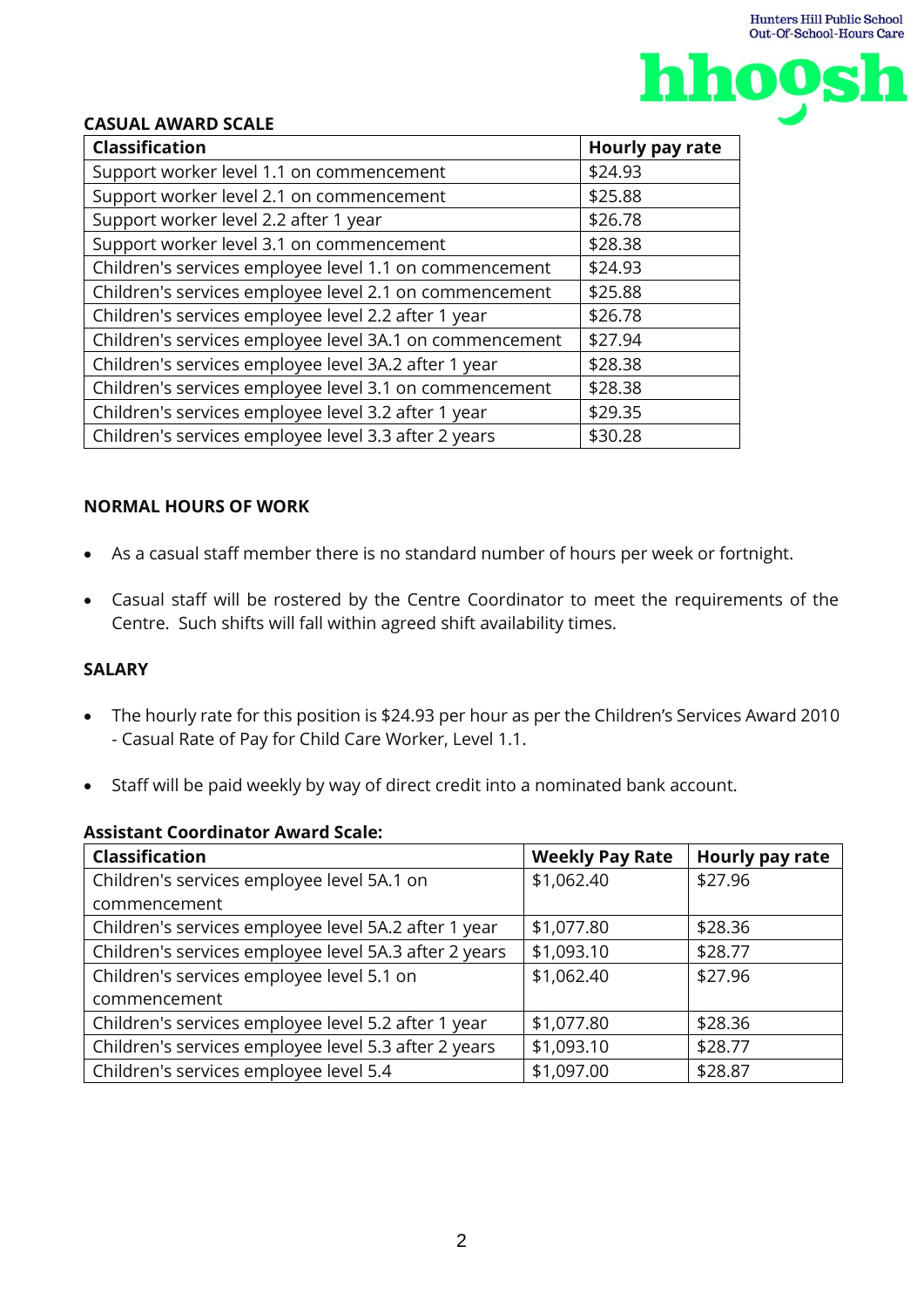

## **Hours of Work**

- An ordinary week shall consist of 31 working hours, to be worked on a split shift basis as follows:
	- Morning Shift: 7.00am to 9.00am Monday to Friday
	- Afternoon Shift: 2.00pm to 6.00pm Monday to Friday
- Staff may be required to work additional hours to meet the operational requirements from time to time e.g. attendance at staff meetings, fundraisers etc.
- The Coordinator will provide reasonable notice where possible of required additional hours.
- Staff will provide reasonable notice of any personal circumstance or obligation that the Coordinator should consider in planning additional hours.

#### **Out of Term Work Hours**

There will be additional hours required to be worked out of the normal hours of the school term, when vacation care is in operation, i.e. during the NSW school holiday period.

Any such hours would be in agreement with the Coordinator.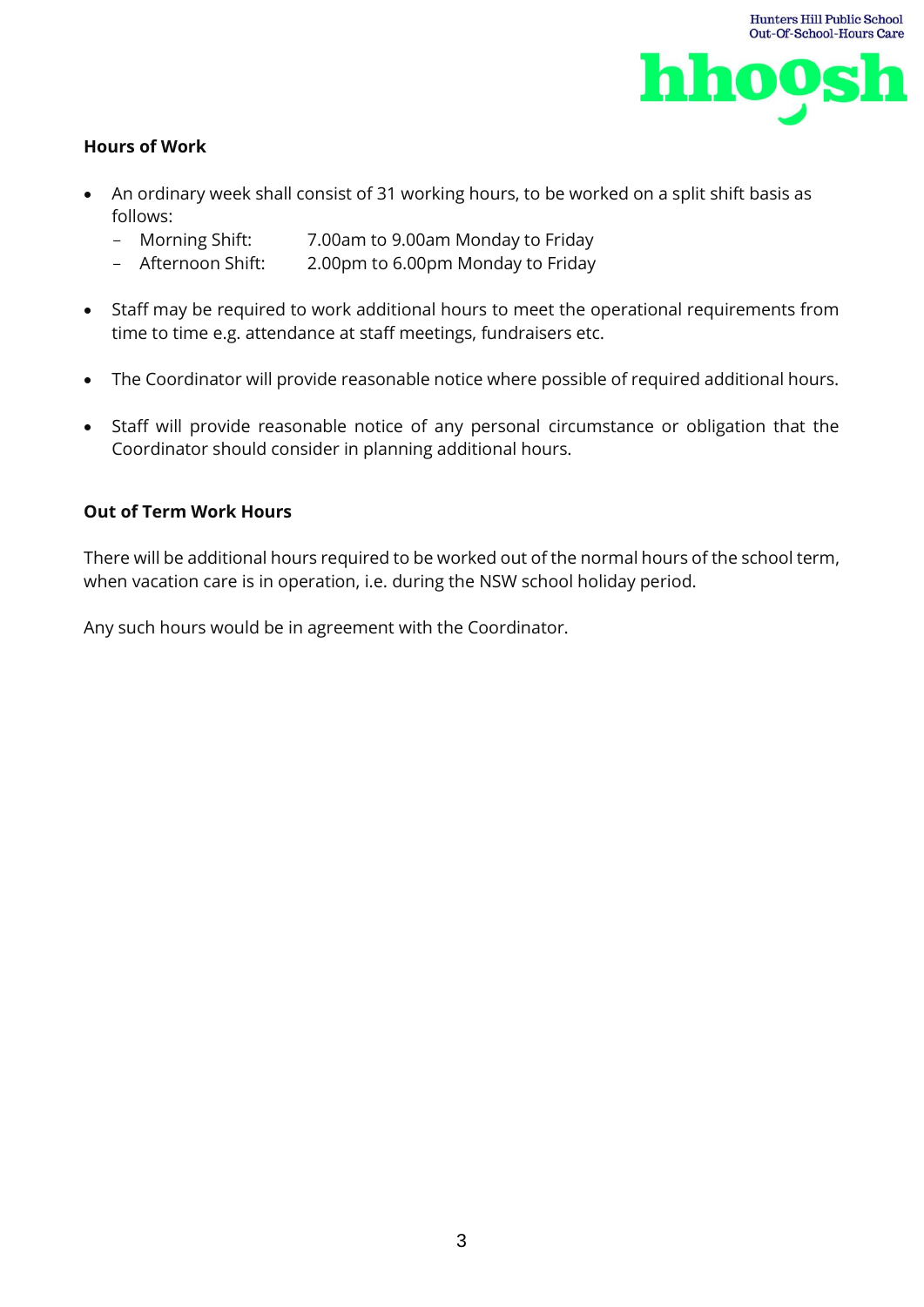

| <b>Classification</b>                                                  | <b>Weekly Pay Rate</b> | <b>Hourly Pay</b><br>Rate |
|------------------------------------------------------------------------|------------------------|---------------------------|
|                                                                        |                        |                           |
| Children's services employee - Director - level 6.1 on<br>commencement | \$1,225.10             | \$32.24                   |
| Children's services employee - Director - level 6.2 after 1<br>year    | \$1,240.30             | \$32.64                   |
| Children's services employee - Director - level 6.3 after 2<br>years   | \$1,255.60             | \$33.04                   |
| Children's services employee - Director - level 6.4 on<br>commencement | \$1,302.50             | \$34.28                   |
| Children's services employee - Director - level 6.5 after 1<br>year    | \$1,314.40             | \$34.59                   |
| Children's services employee - Director - level 6.6 after 2<br>years   | \$1,330.20             | \$35.01                   |
| Children's services employee - Director - level 6.7 on<br>commencement | \$1,346.00             | \$35.42                   |
| Children's services employee - Director - level 6.8 after 1<br>year    | \$1,361.40             | \$35.83                   |
| Children's services employee - Director - level 6.9 after 2<br>years   | \$1,376.70             | \$36.23                   |

# Hours of Work

38 hours per week (comprising 25 hours per week with children).

## **During NSW School Term**

Monday to Friday 7:00am to 9:00am

2:00pm to 6:00pm

## **During NSW School Holidays**

38 hours per week (shifts will be allocated according to staff: children ratios) Vacation Care 8:00am to 6:00pm